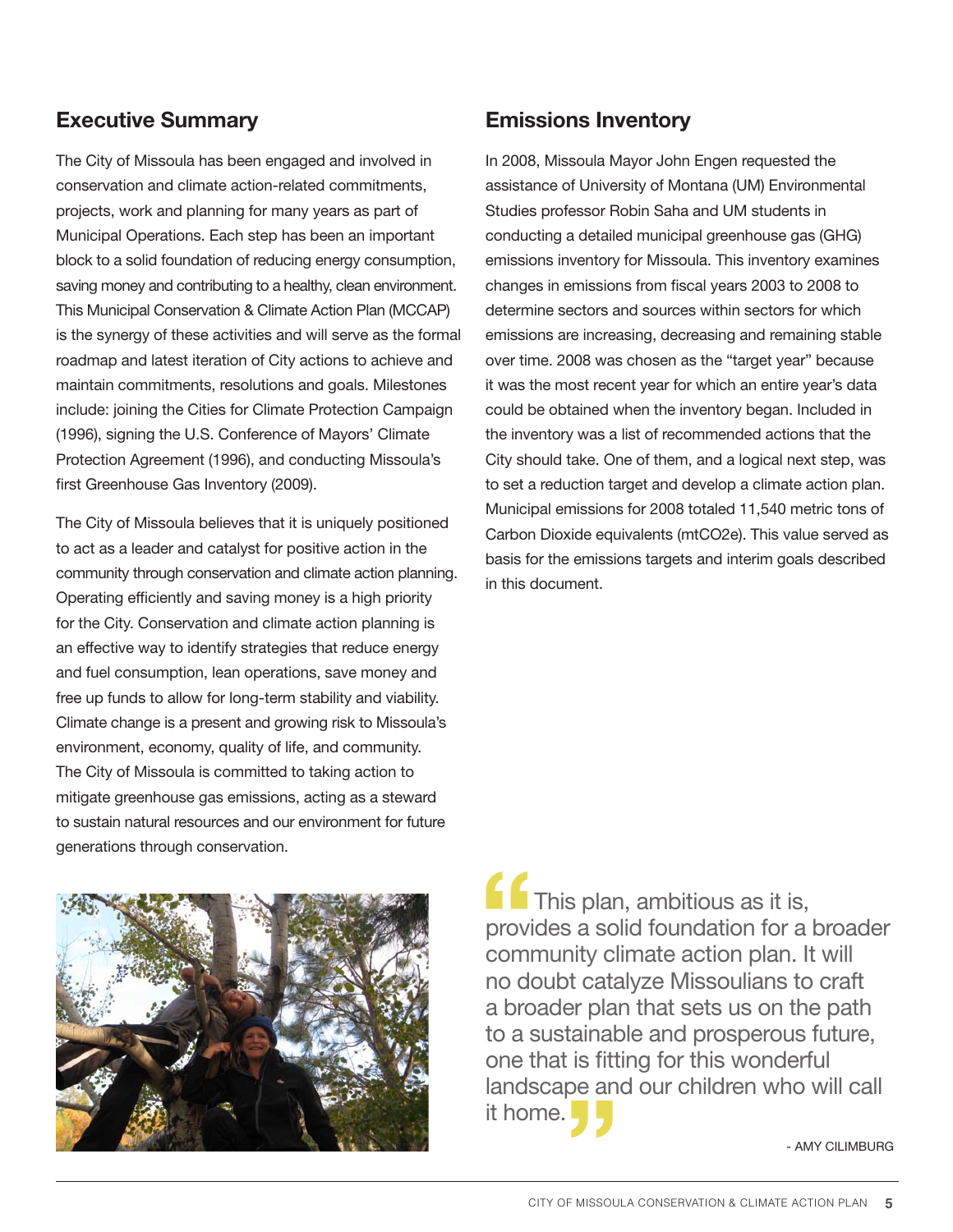# Emissions Reduction Targets and Goals

The greenhouse gas emissions target for the City of Missoula is to be carbon neutral by 2025. Carbon neutrality means that through conservation and reduction measures, along with the purchase of Carbon Offsets, the City's net greenhouse gas emissions will be zero. Achieving carbon neutrality requires the purchase of some form of Carbon Offsets<sup>1</sup> to account for emissions that remain after conservation and other forms of reduction have been fully explored. Short-term, interim goals were established to encourage beginning reduction activities as soon as possible and to help measure and track progress towards the overall carbon neutrality target. Those goals are:

# Task Force and Working Groups

In 2011, Mayor Engen appointed members from his Mayor's Advisory Group on Climate Change and Sustainability, the Greenhouse Gas Energy Conservation Team, and other key community members to form a task force charged with drafting a Conservation & Climate Action Plan. The Task Force developed plan objectives and outlined emissions reduction goals. They then identified three areas of focus to craft the MCCAP: Fleet and Facilities, Internal Policies and Practices, and Renewable Energy and Offsets. These were created with focus areas that would be complementary parts of a holistic approach to emissions reductions. Each area of focus became a formal subcommittee or Working Group, with Task Force members self-assigning themselves based on expertise and interest. Next, Task Force members suggested additional working group members from the community for recruitment. From there, strategy creation was executed at the Working Group level while the Task Force served as the overall vetting and advisory body, as well as Plan and Process architect. Overlap and collaboration among strategies was intended and will increase the positive effects of each.

## Target: Carbon Neutral by 2025

Interim Goal #1: 10% Reduction from 2008 baseline by 2015

Interim Goal #2: 30% reduction from 2008 baseline by 2017

Interim Goal #3: 50% reduction by 2020

# **Strategies**

The conservation and climate action strategies are the roadmap to reducing City energy consumption, costs, and emissions, and are steps to achieving conservation and climate action goals. In the Action Plan document, strategies include projected implementation costs, annual energy and dollar savings, and avoided emissions where possible. Estimates and projections are based on published research, case studies and best practices from established agencies, organizations and other municipalities, and are referenced in each strategy. Exact costs, savings, and avoided emissions will be tracked and reported after implementation where possible and will be evaluated on a case-by-case basis. Strategies included in this plan are intended to be the first in a series of Plan updates as we continually adjust to the changing realities of economics, technology, government policies, and our ecosystems. Table 0-1 below lists the strategies included in the Action Plan. They are organized alphabetically within each working group and subcategory.

 $^{\rm \tiny 1}$  A Carbon Offset is one metric ton of carbon dioxide equivalent (CO2e) that is taken out of the atmosphere, or one metric ton of CO2e that is not emitted to the atmosphere. Carbon Offsets are generated by carbon sequestration or emissions reduction activities that are quantified, reported, verified, validated, and certified via the regulatory or voluntary market. ClearSky Climate Solutions: www.clearskyclimatesolutions.com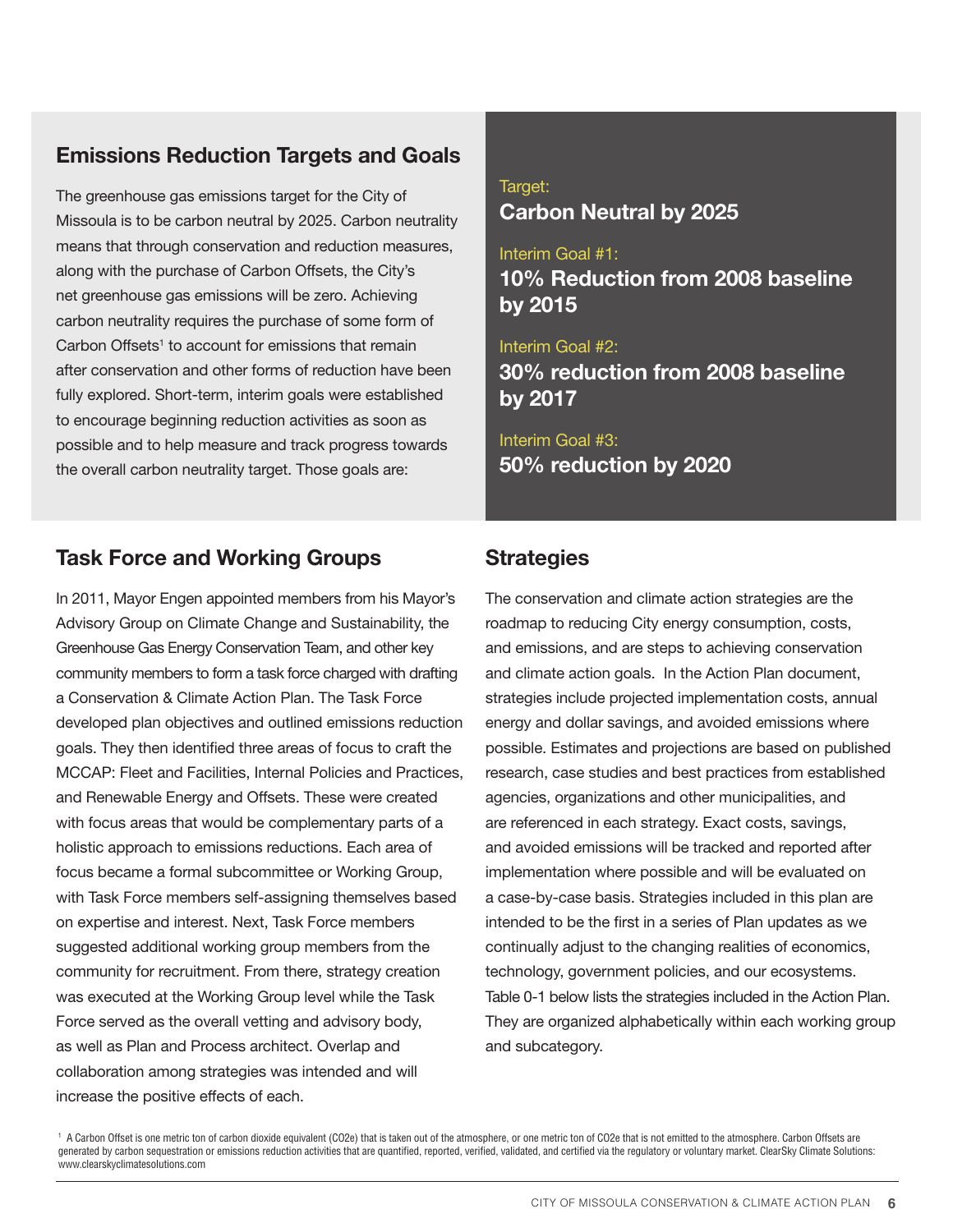

# Implementation

Using the tentative timeline established by the Task Force for implementation of each strategy, the City will achieve all of the interim goals and carbon neutrality target described in this Plan. However, in order to achieve them, progress must begin immediately. Below are crucial steps that should be taken as soon as possible to facilitate implementation.

#### Establish a Full-time, Dedicated Staff

A dedicated, full-time staff member to oversee this Plan is needed to successfully implement recommended strategies across all departments and staff and produce the desired results and expected benefits. This staff person would take responsibility for the coordination of the City's conservation and climate action efforts. This would include strategy implementation and establishing timelines for review and updates to the City's Greenhouse Gas Emissions Inventory and Conservation & Climate Action Plan.

The importance of establishing a full-time, dedicated staff to oversee the City of Missoula's Conservation & Climate Action Plan and associated activities was recognized and approved in the budget for Fiscal year 2013 with an FTE. Specific job description, details and hiring will occur in Fiscal year 2013. Once hired, the FTE will interact and collaborate where appropriate with all levels of City government including the Mayor/Administration, Staff, City Council, Mayor's Advisory Group on Climate Change and Sustainability, Greenhouse Gas Energy Conservation Team and stakeholders to ensure success.

### Establish a Data Monitoring and Reporting System

Collecting data and reporting on the impacts of each strategy is essential to the Climate Action Planning process. Tracking and monitoring provides evidence of energy, fuel, water, and cost savings, feedback on project success, and progress toward goals. In addition, it provides sound reasoning and results to justify continued internal and external investment and funding.

### Establish a Budget and Financing Strategy

This plan presents a wide variety of strategies, and thus requires a robust mix of funding mechanisms. Many recommendations will require both financial and human investment. Below is a list of commonly used mechanisms to be included and used as appropriate and available.

- Integration and Inclusion in annual City Budget
- Grants
- Energy Savings Performance Contracts
- Bonds
- Revolving Loan Funds
- Utility Rebates and Incentives
- Reinvestment of Rebates, Incentives, and/or Energy Savings
- Public/Private Partnerships